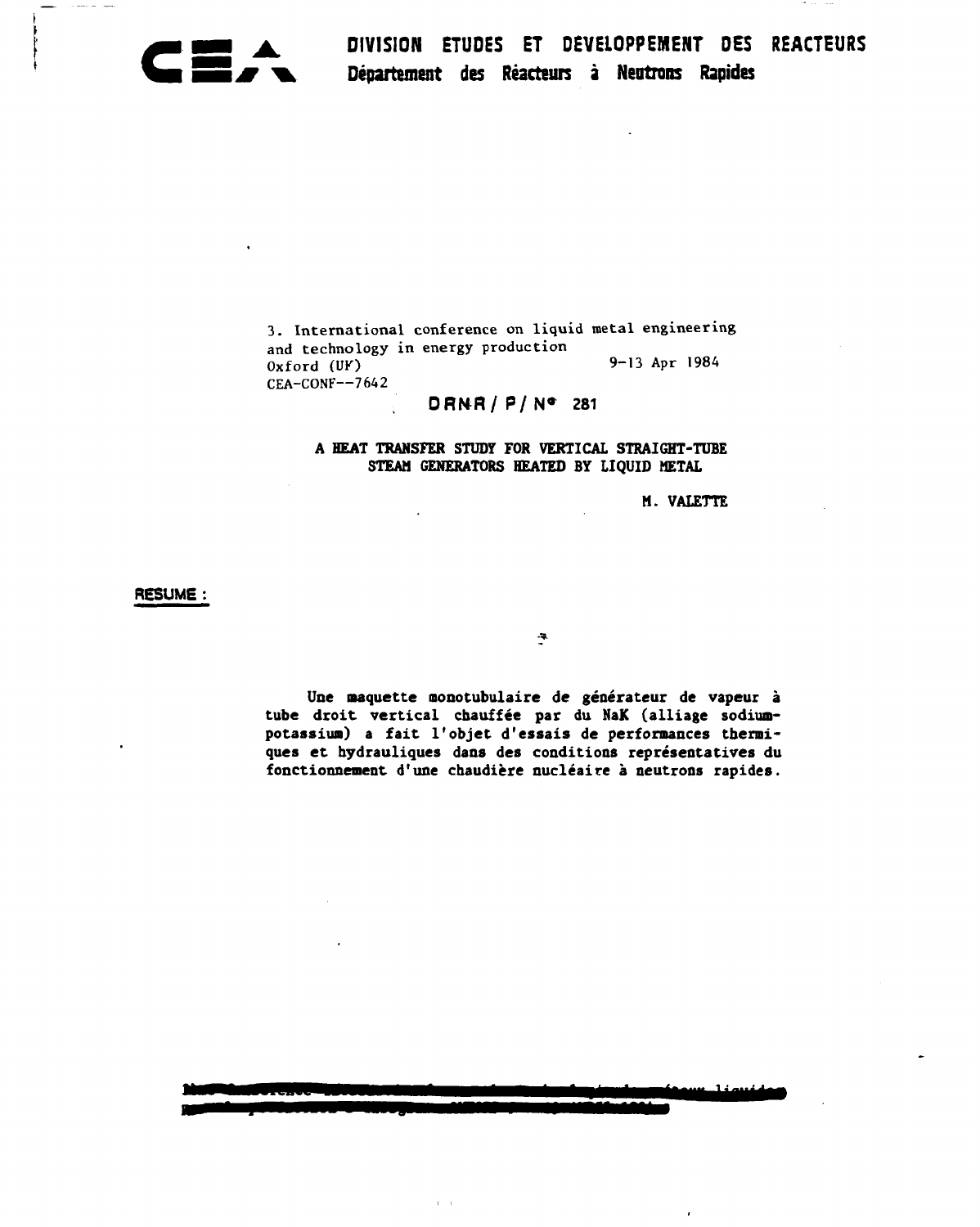**A single-tube aockup of a vertical straight-tube steam ganerator haatad by sodium-potassium alloy NaK** was submitted to thermal and hydraulic testing in conditions representative of fast breeder **reactor opérer-Ion.** 

The mockup consisted of a lOmm I.D. ferritic steel beat exchange tube centared inside a cylindrical stainless steel shell. The complate assembly was 20.9 meters long. Water flowed upward inside the **exchange cube, and Mat flowed downward in the annular gap between the tube and tba sball. The steaa outlet pressure ranged froa 90 to J15 bare, «tile tha liquid aatal temperature at the aockup inlet**  was batween 480 and 580°C. The water flowrate in the tube ranged from 153 to 2460 kg.m<sup>-2</sup>.<sup>2-1</sup>. During **tha teats tba fluid inlet and outlet temperatures, flowrata and pressures «are aeaaured, es was the RaK teaperature profile over tha full length of tha device.** 

**The teat results «are subsequently coapared with heat exchange and pressure drop values calculated using the standard foraulaa for straight-tube heat exchangers. The beat exchange coefficients predicted by these correlations in the boiling tone «ere found to be largely overestimated, while the calculated pressure drop values proved satisfactory.** 

**A set of modified correlations is proposed to account far the observed pbenoaena, and for use in designing commercial units, provided tha sodium flow in the tube bundle is adequately distributed.** 

#### **MOMENCLATIRE.**

 $\overline{a}$ 

**Physical Units** 

- **CI Laplace's coefficient**
- **Cp Specific beat at constant pressure**
- **D Tuba inside disaster**
- **g Acceleration of gravity**
- **h Beat exchange coefficient L Vaporization heat**
- **P Water-steam- pressure**
- **Q Mass flowrate**
- **T Teaparature**
- **Mean fluid cross-sectional flow velocity**
- 

and the component of the contract of the

- **x Steaa mass quality at thermal equilibriua**  *\* **Thermal conductivity**
- 
- **p Dynamic viscosity p Density**
- *a* **Surface tension**

# **Subscripts and Superscripts**

**1 Liquid** 

**v Staaa** 

- **w Fluid «all conditions**
- Satursted liquid
- **" Saturated steam**

## **biaeasiouless Number**

- **le Reynolds number**
- **llu Nusselt number**
- **Pr Frandtl number**
- **Pe Peclec number**

#### **1. Ufl'KUDUCTIOH.**

**Along with the development of the coiled tube steaa generator design adopted for Supernhenix ., the CEA also continued design studies for vertical straight-tube steaa generators. The therasl dimensioning of a steaa generator for a fast breeder reactor depends to a large extent on a good assessment of heat exchange phenomena and pressure drop characteristics on the waterstaaa side.** 

**Published data on boiling in vertical straight :ubes shows widely scattered values. Moreover, the heat source (electric or liquid metal) significantly affects the results, especially with respect to the onset of dryout at the tube walls.** 

**The CEA's Past Breeder Reactor Department therefore decided to build and experiaent at the Grand Quevilly Therasl Test Center s verticsl singl«-tube aockup heated by a sodium-potassium alloy and specially designed for thermal and hydraulic studies of the water-steaa flow. The purpose of these tests was to establish the correlations required for accurate thermal dimensioning and to assess the overall and local behavior of the device under partial loading in order to obtain data for the aechanical design of the unit.** 

المنصر عدادته

**Contract Contract**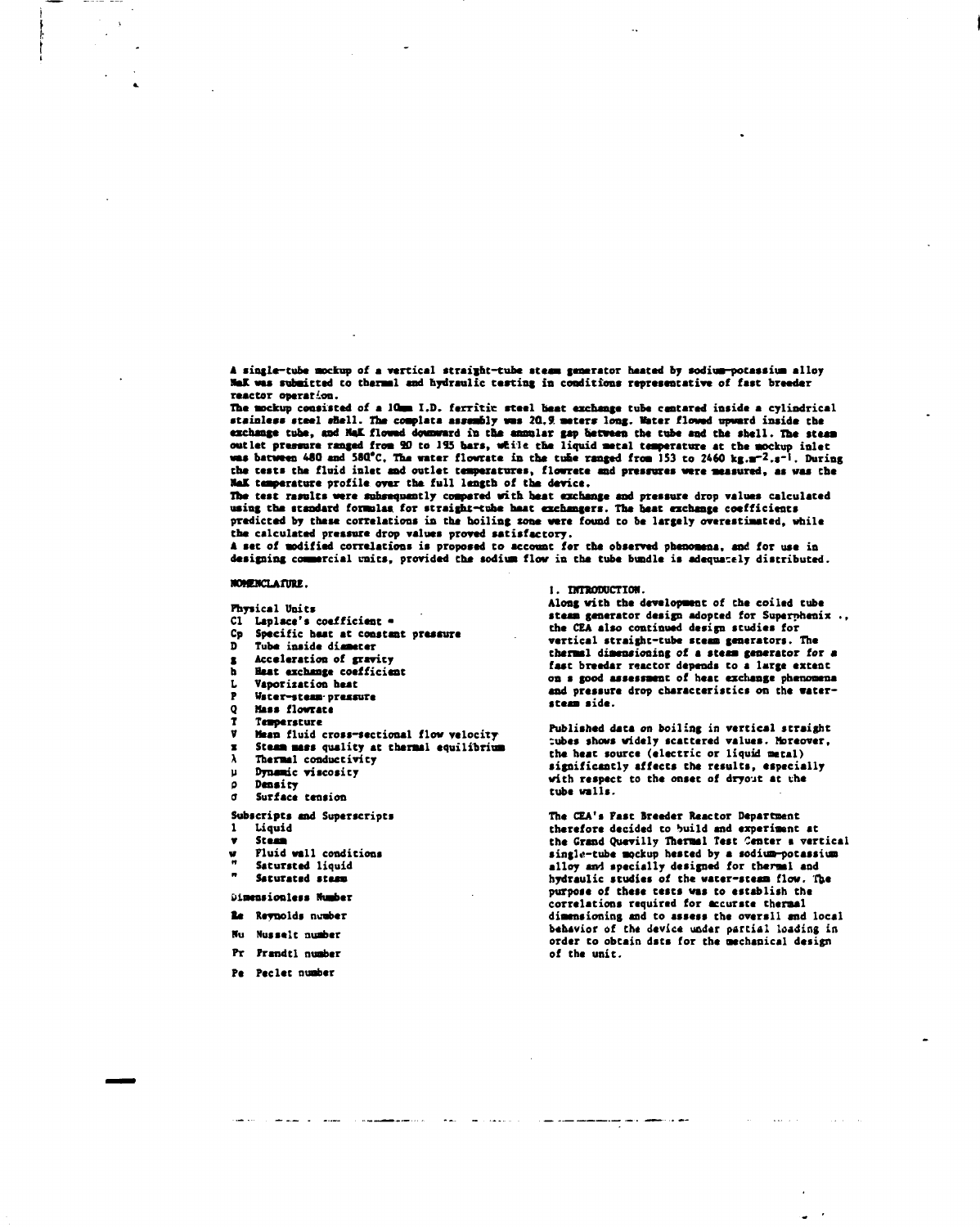

#### *fig: 1 OVERALL VIEW OF SINGLE STRAIGHT TUBE MOCK UP*

**2. M0OCUP GEOMETRY AMD INSTRUMENTATION, The steam generator mockup consisted of a IS mm O.D. x 10 u I.v. ferritic steel tube in which pressurised water-steam flowed from bottom co cop, located at the center of a 42.2 mm 0.0. x 32.S mm I.D. stainless steel shell in which the NaK alloy flowed from top to bottom.** 

**The shell consisted of three stacked cylindrical sections measuring 5.095 m, 9.295 m and 6.010 m long. The base of each section included a bellows unit to compensate for the differential expansion rates of the water tube and tha shell (refer to Figure I).** 

**The NaK alloy flowed from one section to cba next through a horizontal U-shaped tube, in order to permit instrumentation of the water-steam tube. In the lower two sections the inner tube was made of Chromesco III steel (2.257 Cr,** *\%* **1o),**  while EM 12 steel (9% Cr) was used for the upper **section.** 

**The mockup instrumentation was designed co determine the heat exchange and pressure drop lsws on the water-steam side. Thimble-mounted thermocouples were locsced on the water-sttan**  tube at the mockup inlet snd outlet as well as **between the shell section», and pressure taps were provided at the same locations. On the NaK side, thermocouples were placed in thimblei at** 

*r* 

the inlet and outlet of each section, and every **900 mm along the full length of the exchange tube.** 

**The NaK flowrate waa measured by an electromagnetic flowmeter. Two calibrated**  orifice plates for low and high flowrates were **inserted in the mockup feedwater line.** 

The mockup was completely heat-insulated, and **thermocouples were placed outside the insulation to estimate thermal losses.** 

### 3. TEST DESCRIPTION.

**The tests were designed to cover the widest possible rsaga of parameter», including the**  water-steam pressure, fluid flowrates, heat **exchange power, water-HaK température differential and heat flux density, while remaining close to the probable operating conditions of a commercial steam generator.** 

**The relative differences between the NaK exchange power and the water exchange po» -r generally did not exceed \* 2 or 3Ï.** 

**The following parameter ranges were examined :** 

| . Beat exchange power<br>. Water-steam flow<br>rate $12 - 193 g.s_{-1}$<br>. NaK flow<br>rate $0.15 - 2.3 kg.s_{-2}$<br>. Water-steam mass flow<br>rate $153 - 2460 kg.m.s$ |                       |
|-----------------------------------------------------------------------------------------------------------------------------------------------------------------------------|-----------------------|
|                                                                                                                                                                             |                       |
|                                                                                                                                                                             |                       |
|                                                                                                                                                                             |                       |
| . Steam pressure                                                                                                                                                            | $90 - 195$ ber        |
| . Steam temperature saturation point - 505°C                                                                                                                                |                       |
| . Nak inlet temperature                                                                                                                                                     | $480 - 580^{\circ}$ C |

**4. TEST RESULTS.** 

**The tests were conducted for the purpose of developing a calculation system capable of predicting the overall thermal and hydraulic performance characteristics of a steam generator and, if possible, the local performance values : i.a. an accurate temperature and pressure map of the entire beat exchange surface.** 

**The code could subsequently be used for the thermal dimensioning of a similar commercial unit, or for low-power operation studies. The results could also be applied to mechanical design studies.** 

**The following data are required for thermal calculations for a single-tube heat exchanger of the type cesced :** 

- **the physical properties of the primary and**
- secondary fluids,<br>- the heat exchanger geometry,
- **the heat exchanger geometry, - the physical properties of the heat exchange**
- **surface, - the thermohydraulie parameters (flowrates,** 
	- **pressures, temperatures),**
- **the relevant fluid-wall beat exchange lnws.**

The physical properties of the water-staam **were taken from international tables /** *ij .*  **The physical properties of the NaK alloy containing 52Z potassium were interpolated from published data on 44Z -and 56Î- potassium NaK alloys. Simple interpolation was warranted by the virtually linear nature of the physical properties as a function of the composition in**  the range studied, and by the  $6 - 72$  maximum **difference between the extreme values.** 

**The mockup geometry was described in section** *2,*  **above.**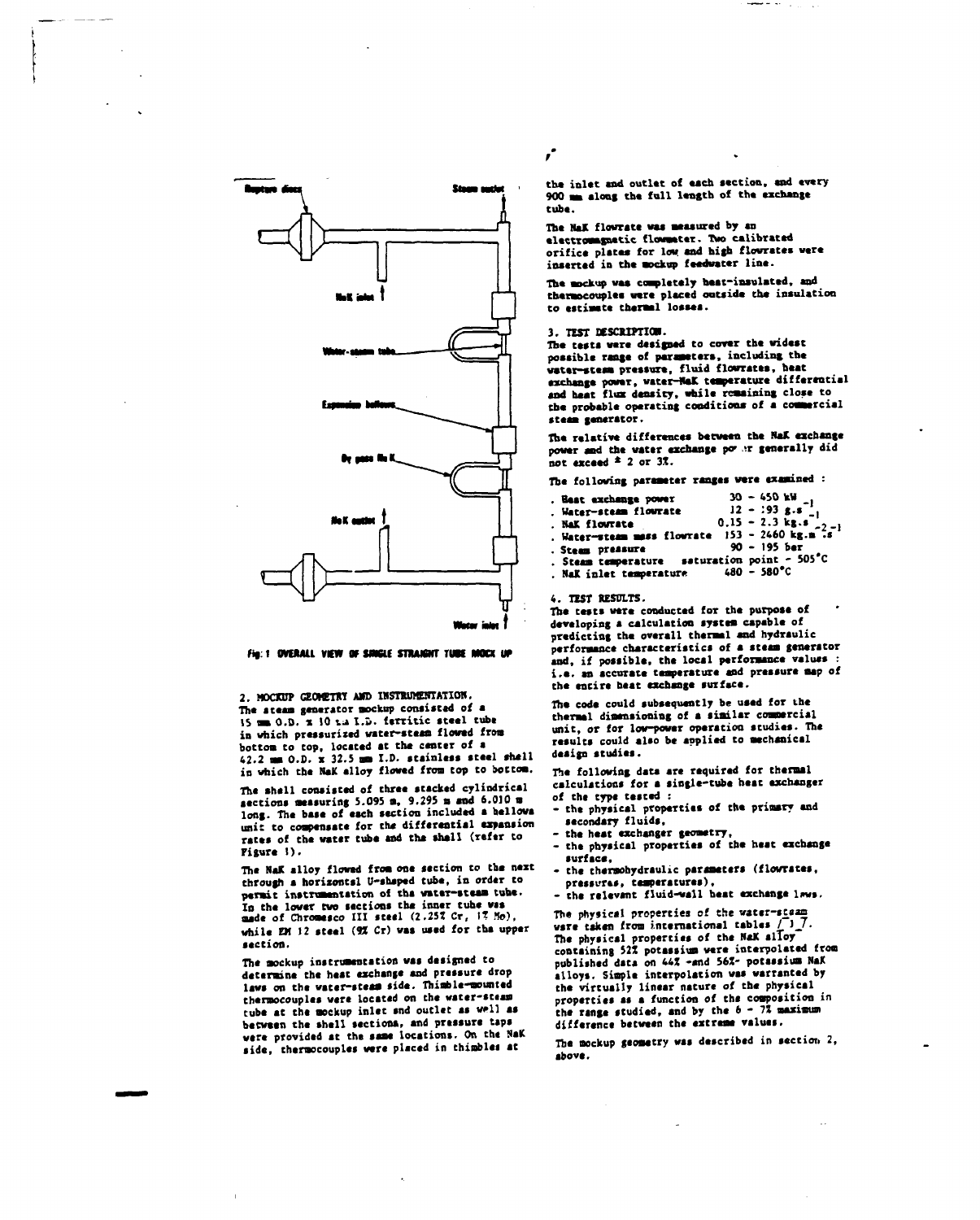**The physic .1 properties of Chroaesco III and EM 12 steels required for thermal calculations are their thermal conductivity. The following**  formulas were used  $\int$  2  $\int$  :

**- Chromesco III**  $\lambda$  = 39.75 - 0.75  $\frac{1}{100}$ 

**EM 12** 
$$
\lambda = 25.05 - 0.825 \frac{T}{100}
$$

where  $\lambda$  is expressed in  $W.A^{-1}C^{-1}$  and T in  $^{\bullet}C.$ 

**The test data relevant to heat exchance correlations ware entered in the analysis code. This one-diaaosional -code calculates the teaperature and pressure evolution along the exchange surface for elementary exchange power increments, and the computed values can then be compared with the actual measured results. A set of heat exchange correlations is then determined which minimizes the discrepancy between the theoretical and experimental values.** 

**The exchange phenomena on the liquid metal sida is considered to be well established in annular geometry. The correlation published by DCCHATELLE and da NOCHEZE** *f* **3 \_7 is used :** 

 $Nu = 0.02 \text{ Pe}^{0.8}$  + 6.15. The problem is thus one *r\*.* **determining the heat exchange law for the water-steaa side.** 

**The rnventional analysis of a once-through steaa generator discriminates between 4 heat exchange zones along the direction of the water-steam flow :** 

**(1) single-phase liquid zone,** 

**(2) nucleate boiling zone,** 

**(3) film-boiling or post-dryout zone,** 

**(4) superheated steam cone.** 

**The liait between zones I and 2 is in fact rather vague, since within the liquid zone wall-boiling conditions can be distinguished while the fluid remains subssturatcd on Che whole.** 

**Similarly, between zones 3 and 4 water droplets can coexist with superheated steam in conditions of thermal disequilibrium.** 

**A sudden cransicion occurs, on the other hand, between zones 2 and 3, «specially in the upward boiling conditions of a vertical straight cube. The cransicion point is designated the dryout point, critical heat flux (CEP) point, or point of departure from nucleati boiling (DKB). This transition point between two very different heat exchange regions is subject to charmai scresses, including floccuacions due co boiling irregularicies, liable co result in damage co thn heat exchange surface.** 

**The purpose of chc snslysis was chereforc co determine che hcac exchange correlation in each zone that is base suited co the configuration scudied, and to ascercain che conditions in which dryouc occurs. The water-steam side pressure drop calculations were also eoapared with the measured valjes-**

**The initial calculations were done with an arbitrarily assigned dryouc poinc, determined in most cases by chc rather sharp inflection of ehe temperature profile measured on the** 

د سال د

**liquid metal side. The analysis procedure is thus limited to finding a set of correlations for the water-steaa side.** 

**A bibliographical review was carried out to find heat exchange laws determined under conditions similar to those of the experimental study described here. A wide selection is available in the literature, but with highly scattered reaults : the extreae differences between the beat exchange coefficients calculated under identical conditions substantially exceeds I0OZ.** 

**The first calculations used the following laws :** 

**In the single-phase flow zones (both for water and for steaa), Mikhecv's formule** *£"* **4 7 was used : ~** 

$$
Nu = 0.021 \text{ Re}^{0.8} \text{ Pr}^{0.43} \left(\frac{\text{Pr}}{\text{Pr}}\right)^{0.25}.
$$

**The Reynolds and Prandtl numbers were adopted for**  the mean fluid conditions except for Pr<sub>1</sub>, which **was calculated at the temperature of the wall in contact with the fluid.** 

In the nucleate boiling zone Rosenhow's formulas *l\_* **5 \_7 were used in conjunction with the formula**   $Nu = 0.19$   $Re^{0.8}$   $Pr^{1/3}$  for single<sup>2</sup>-phase conditions.

h = hc + hb  
hc = 
$$
\frac{Nu\lambda}{d}
$$
  
hb =  $\frac{u'}{c_1}$   $\frac{c_p}{(0.013 \text{ F}^{-1.7})^3} (\frac{T_v - \text{Tsat}}{T_v - T})^3$ 

**In the film boiling zone, Mikheev's formula was currected by Miropolsky's law** *l\_* **6 \_7**   $Nu \cdot Nu_{n,ikluv}$  $(A-C, 4\frac{p^2}{p^2}-\frac{1}{4}\right)^{3.4}(A-x)^{3.5}\Big[(x+\frac{p^2}{p^2}(A-x))^{3.4}]$ 

**With these laws it was shown that the heat exchange was on the whole largely overestimated in the nucleate boiling and film boiling zones with a number of differences depending on the pressure values.** 

**The other available correlations for the nuclesce boiling zone gave values higher than Rosenhov's. In the film boiling zone the available correlations gave highly scattered and chus unreliable results. They were obtained on the baais of imposed f.ux tests representative of light water reactor core conditions.** 

**It was therefore decided tu retain the previously used constations and to apply a suitably determined correction faccor.** 

**A similar decision wss made for che liquid zone, where che heac exchange was also overestimated.**  In fact, in the liquid zone where the steam **quality is negative (i.e. where che mean fluid enthalpy is less Chan che sacuracion enchalpy) two regions can be distinguished. The first is the single-phase region, and the second is where boiling appears at che exchange wall when che surface temperature exceeds the ssturacion cemperscure while the water flow core temperature** 

*r*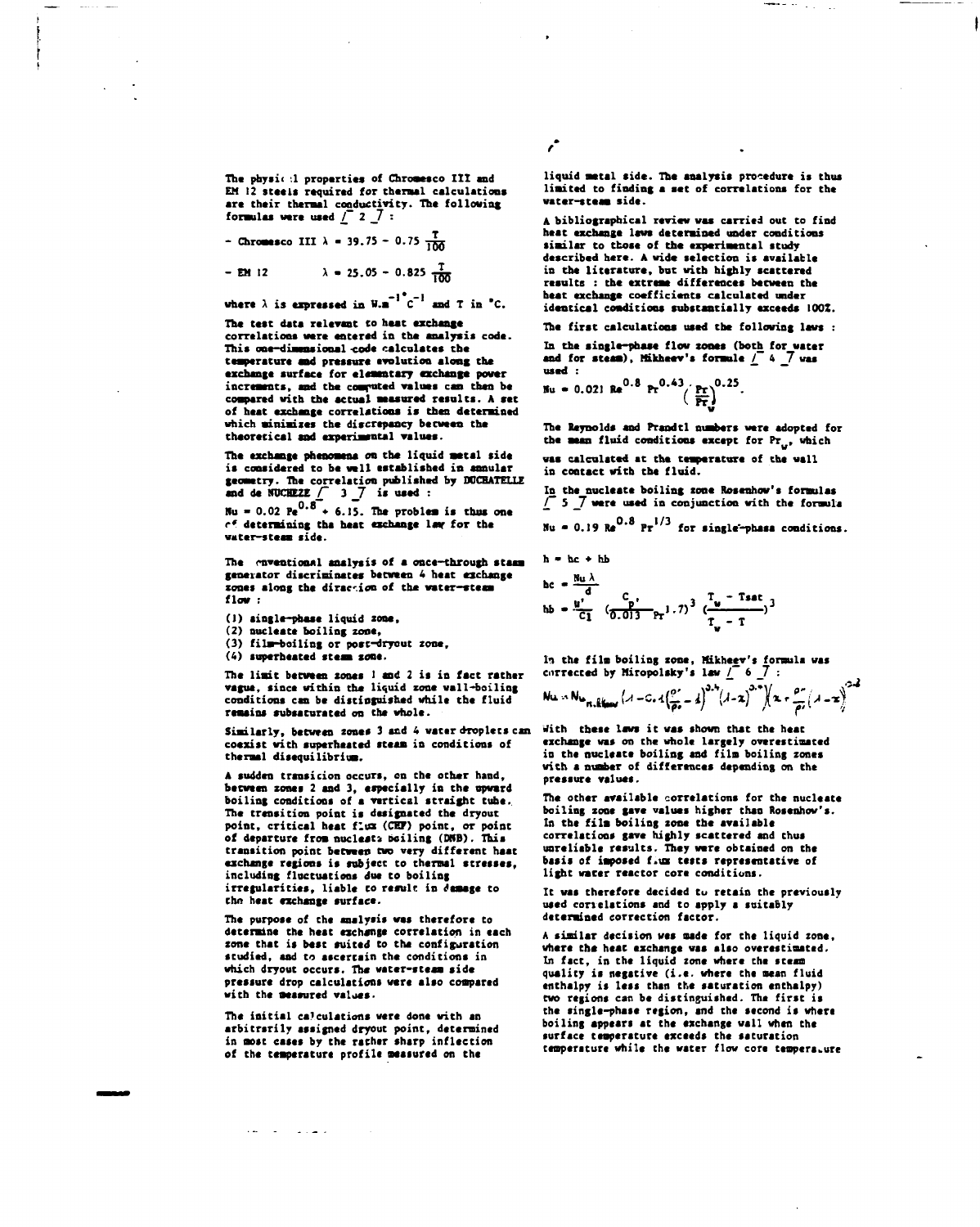remains subsaturated. The heat exchange in this **zone «aa calculated uaing Rosenhow's aethod.** 

In order to avoid a flow disc<sub>ontinuity that has</sub> **no physical existence in the portion surrounding the transition froa fila boiling to superheated steam, the correction factor was aodified in a linear manner according to the steaa quality between x • I and w » 1.3. This variation alao axpreaaes the fact that the flow is in thermal disequilibrium even beyond the point x > 1 (where the aean fluid enthalpy ia equal to the aaturated steaa enthalpy).** 

**The following correction factors were adopted :** 

| . liquid zone                                                                                                   | 0.7 |
|-----------------------------------------------------------------------------------------------------------------|-----|
| . nucleate boiling zone 0.25                                                                                    |     |
| Alia Lalifica accessive and the contract of the contract of the contract of the contract of the contract of the | . . |

**fila boiling zona auparhcatcd zone 0.4 1.1** 

**These values ware adjusted to minimize the**  discrepancy between the measured and calculated **Nil temperature, at specified fluid flovratea and inlet temperature. The measured and calculated reaults can alao be compared for the following paraaeters : intermediate water temperatures, steam outlet temperature, HaK outlet température.** 

**The pressure drop values were calculated according to the following aethod. The pressure drop can be broken dawn into three tens : acceleration, gravity and friction. Each of these terms was computed for each mesh. Twophase pressure drop values ware coaputed uaing Thorn's aethod /" 7 \_7. The friction coefficient waa evaluated by aeana of Coleb-^ok's formula with a surface roughness of 2 pa.** 

**4.1. Analysis of test results.** 

**The calculations were carried out using the correction factors indicated above. The tests were classified according to the steaa outlet pressure, and four pressures were studied : 195 bars, J40 bars, 125 bars and 90 bars. No low-power tests were carried out at 195 bars.** 

**The lower pressure tests were intended to assess the steaa generator behavior under conditions approximating startup, without anticipating on the stability criteria that will be adopted for power plants.** 



لوادين للانتهضاء المنشاء مكاردة

**A pressure of 90 bars would no doubt be too low for stable operation. The correction factors**  were therefore adjusted with greater weight on **the high-pressure tests and especially for conditions approximating the planned rating, i.e. 195 bare and a high exchange power value of 200 - 300 kU per tube.** 

 $\mathbf{r}$ 

**Table 1 indicates the significant parameter values (flowrate, pressure, flux and steam gravity) for dryout conditions.** 

**The diagrams show the calculated values with solid or broken lines, and the measured values with points.** 

**On the flux curve a discontinuity can be seen at the beginning of the boiling zone. This does not correspond to any physical reality, but rather to the large difference between the correction factors for the liquid and nucleate boiling zones. This discontinuity had only a slight effect on the analysis results.** 

**4.2. Notes on the 195 bar testa. On the whole the calculations very satisfactorily corresponded to the actual results, but the discrepancy increased aa the flowrate diminished. The pressure drop values appear to be slightly underestimated. The dryout steam quality was approximately 0.25 under the test conditions, but this value had little effect on the calculations (Table I), A typical calculation is shown in Figure 2.** 

**4.3. Notes on the 140 bar tests. These tests were also suitably represented by the calculations. The calculated pressure drop values were underestimated by 10 -** *20Z.* **The critical steaa quality was between 0.3 and 0.45,**  and decreased as the exchange power rose from -2<br>125 to 440 kW and the flux from 50 to 100 W.cm <sup>2</sup> **(ïable I). Aa in the 195-bar test teries, the water and NaK flowrates were well balanced and the boiling zone was limited to the nockup intermediate section. A typical calculation is shown in Figure 3.** 

**4.4. Notes on the 125 bar tests. Here again the conclusions are practically the same. The aockup heat exchange vas well accounted for in the high flowrate and high** 

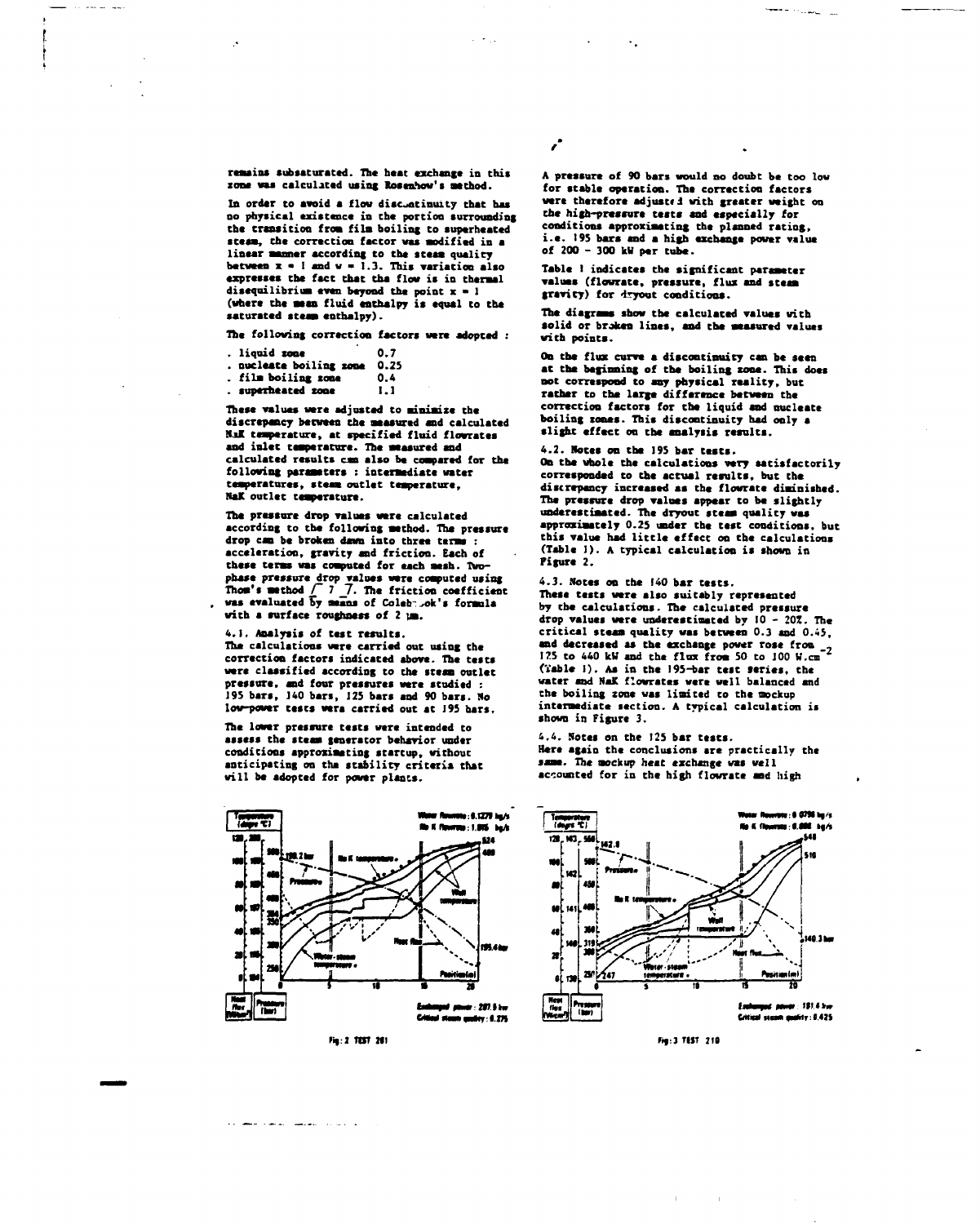

**power (130-250 kW) tasta. Tha critical ateaai quality waa approxiaataly 0.45 for the aaditai and high power taata (Tabla 1). Tha computed and experimental praaaura drop values vara identical within measurement tolarancea. A**  typical calculation is shown in Figure 4.

**4.5. Notes on Che 90 bar teats. The power ranged fro» 33 to 320 kV for thaae**  tests. The results of this series showed the **greacest discrepancies between calculated and aeasured values, especially for the HaK teaperature profile. As for the other series, the calculated results were relatively close to**  the measured results at high power, but were **increasingly différant at lower powar ratings.** 

**The critical «teas quality ranged froa 0.45 to 0.9 according to the power and the flax between**   $80$  and J20 W.cm<sup>-2</sup> (Table 1).

A closer analysis of the dryout conditions in **these tests shows that for high flowrates dryout occurred at**  $x = 0.46$  **with a flux of JJ2 W.cm<sup>-2</sup>.** 

**Another group of tests st high flowrates (72-110 g.s ) with critical flux values of about** 

**-2 90 W.cm showed a critical steam quality of approximately 0.55. Still another group of tests** 

**indicated critical steam qualities between 0.65 and 0.9 for flovrates of 34-75 g.s\*1 and flux** 

**values of 80-J03 W.cm"<sup>2</sup> .** 

**In fact, tha following trends were noted. Regardless of the flowrate, dryout occurred at**  $\text{very high flux values (at least 80 W.cm}^{-2})$  and, **paradoxically whan compared with the imposed-flus test results, at steam qualities inversely proportional to the flowrata. Thix was**  attenuated by the fact that as the flowrate **increaaed the dryout flux also increased, and thus naturally tended to reduce the critical steam quality value.** 

The conclusions for low flowrates are based on **an inadequate ouater of interprétable test**  results, and would require experimental

and continued to the company and the

والمتعاون



*f* 

## **fi|:S TUT III**

**confirmation if such operating conditions were adopted.** 

**A typical calculation is shown in Figure 5.** 

**4.6. General remarks. For all of the tests, the experimental dryout conditions were compared with the results given by Duchetelle's formula, previously used by the CEA, which gives the dryout steaa quality as a function of the water mass flowrate, the wall heat exchange flux and the water-steam pressure :** 

 $\mathbf{x} = 0.4166 \, \mathbf{\theta}^{0.3236} \quad \mathbf{G}^{-0.6098} \quad \mathbf{e}^{-0.0011098} \, \mathbf{P}$ **with**  $\theta$  in W.m<sup>-2</sup> *G* in  $k \pi . \pi^2$  .  $\pi^{-1}$ P in bars.



**Fig: 6 COMPARISON OF CRITICAL STEAM OUALITY** *MILDICTIONS TO OUR EXPERIMENTAL DATA*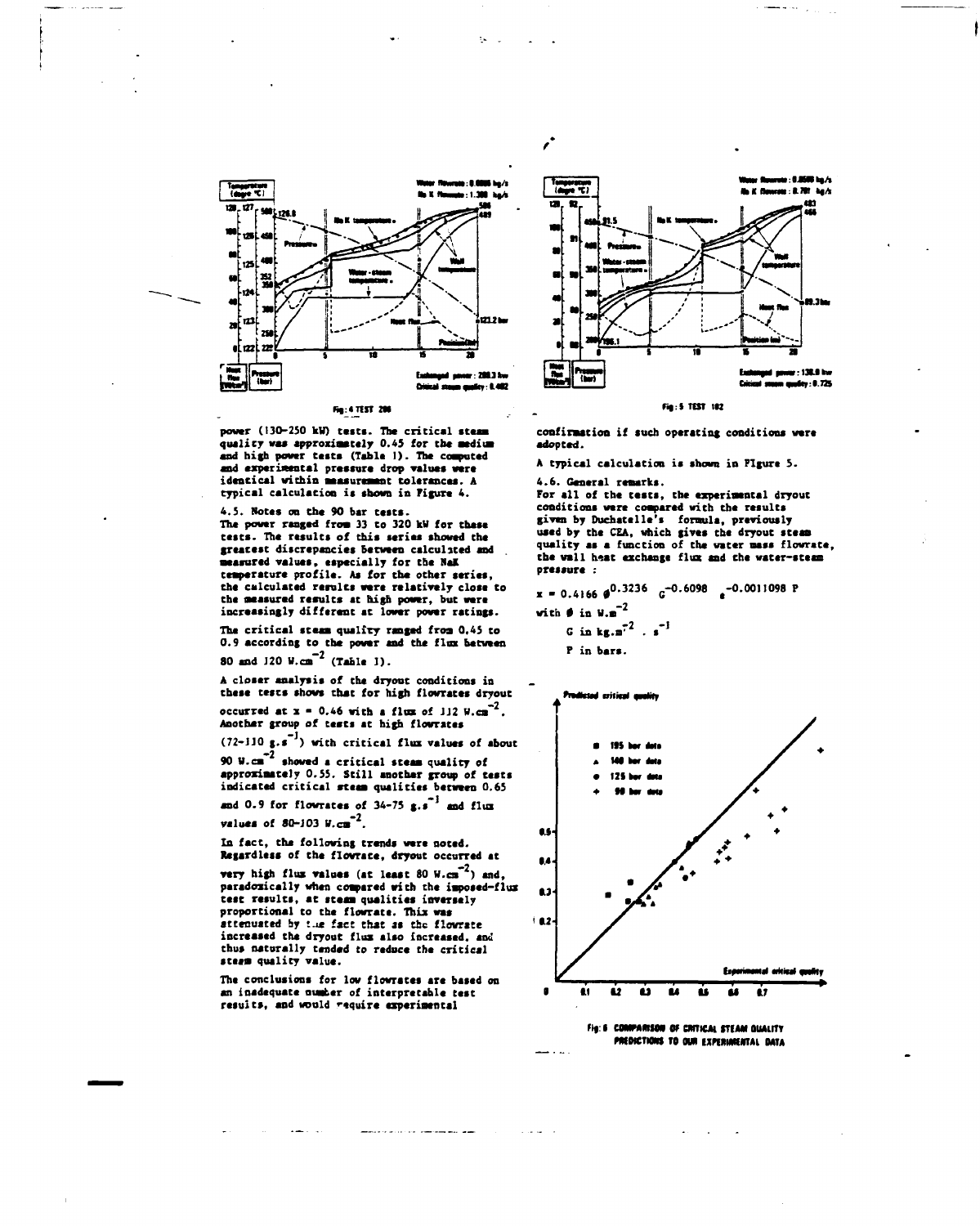| <b>UKIUUI CUNDITIONS</b> |                  |                              |                                                              |               |  |
|--------------------------|------------------|------------------------------|--------------------------------------------------------------|---------------|--|
| ē                        | Flux,<br>(V, cm) | Critical<br>steam<br>quality | Critical<br>steam<br>quality from<br>Duchatelle's<br>formula |               |  |
|                          | 87<br>80<br>86   | 0.570<br>0.725               | 0.450<br>0.558<br>1.334                                      | <b>Unreli</b> |  |

TABLE 1

ŕ.

| <b>Test</b><br>$\mathbf{N}^{\bullet}$ | Flowgate<br>(x.5) | Pressure<br>(bars) | $\frac{Flux}{(W.cm^2)}$ | steam<br>quality | quality from<br>Duchatelle's<br>formula | Remarks                                            |
|---------------------------------------|-------------------|--------------------|-------------------------|------------------|-----------------------------------------|----------------------------------------------------|
| 101                                   | 83                | 93                 | 87                      | 0.570            | 0.450                                   |                                                    |
| 102                                   | 56                | 91                 | 80                      | 0.725            | 0.558                                   |                                                    |
| 103                                   | 14                | 89                 | 86                      | 1                | 1.334                                   | Unreliable critical quality<br>value               |
| 104                                   | 59                | 126                | 60                      | 0.477            | 0.474                                   |                                                    |
| 105                                   | 57                | 126                | 50                      | 0.450            | 0.456                                   |                                                    |
| 201                                   | 126               | 198                | 55                      | 0.275            | 0.266                                   | ) Calculated NaK temperature                       |
| 202                                   | 110               | 198                | 43                      | 0.237            | 0.269                                   | is slightly low in dryout                          |
| 203                                   | 85                | 197                | 33                      | 0.175            | 0.289                                   | ١<br>zone                                          |
| 204                                   | 62                | 196                | 28                      | 0.25C            | 0.333                                   | <sup>1</sup>                                       |
| 205                                   | 111               | 129                | 76                      | 0.440            | 0.347                                   |                                                    |
| 206                                   | 89                | 126                | 75                      | 0.402            | 0.397                                   |                                                    |
| 207                                   | 12                | 125                | 56                      | 0.800            | 1.226                                   | Unreliable critical quality                        |
| 208                                   | 55                | 141                | 50                      | 0.450            | 0.459                                   |                                                    |
| 209                                   | 55                | 141                | 50                      | 0.450            | 0.459                                   |                                                    |
| 210                                   | 80                | 142                | 58                      | 0.4.75           | 0.383                                   |                                                    |
| 211                                   | 115               | 144                | 69                      | 0.330            | 0.324                                   |                                                    |
| 212                                   | 117               | 144                | 68                      | 0.337            | 0.319                                   |                                                    |
| 213                                   | 155               | 147                | 83                      | 0.312            | 0.235                                   |                                                    |
| 214                                   | 194               | 151                | 98                      | 0.299            | 0.262                                   |                                                    |
| 215                                   | 194               | 151                | 100                     | 0.323            | 0.263                                   |                                                    |
| 216                                   | 109<br>86         | 97                 | 103                     | 0.543            | 0.401                                   |                                                    |
| 217<br>218                            | 133               | 94                 | 84                      | 0.553            | 0.435                                   |                                                    |
| 301                                   | 34                | 99                 | 112                     | 0.465            | 0.364                                   |                                                    |
| 302                                   | 41                | 90<br>90           | 86<br>68                | 0.900            | 0.775                                   |                                                    |
|                                       |                   |                    |                         | 0.676            | 0.641                                   | Calculated NaK temperatre                          |
| 303                                   | 32                | 90                 | 89                      |                  |                                         | is too low.                                        |
|                                       |                   |                    |                         | 0.950            | 0.814                                   | Large discrepancy for<br>intermediate temperatures |
| 304                                   | 72                | 91                 | 86                      | 0.645            | 0.490                                   |                                                    |
| 305                                   | 54                | 92                 | 83                      | 0.775            | 0.577                                   |                                                    |
| 306                                   | 75                | 94                 | 103                     | 0.752            | 0.505                                   |                                                    |
| 307                                   | 94                | 94                 | 85                      | 0.582            | 0.414                                   |                                                    |
| 308                                   | 79                | 94                 | 91                      | 0.581            | 0.470                                   |                                                    |
| 309                                   | 18                | 90                 | 75                      | 0.752            | 1.093                                   | Unreliable critical quality<br>value               |
|                                       |                   |                    |                         |                  |                                         |                                                    |

The results are shown in Table 1, which indicates dryout occurs under conditions similar to the good agreement under nominal conditions and, more tast conditions. generally, for the tests at 195 bars, 140 bars and 125 bars, with differences in the quality value not exceeding 0.05. The discrepancy appears to be greater for two tests at 195 bars, but the uncertainty on the steam quality determined from the measurement results was very great for these two tests since there was no inflection of the NaK temperature curve. This implies that the thermal calculation is, in fact, not sensitive<br>to the critical quality value (Figure 6).

The proposed formula for calculating the critical steam quality thus appears to be well suited to steam quality thus appeals to we want well attaight<br>steam generators with 10 mm I.D. verticalish The vertical single-tube mockup tests thus tubes at pressures above 125 bars, provided

الدارك مصباة

#### 5. CONCLUSION.

It has been shown that the heat exchange correlations generally used in the boiling zone are largely overestimated and must be corrected by factors of 0.25 for the nucleate boiling zone in order to accurately account for the results measured on the test mockup. The critical steam quality is about 0.25 under nominal-conditions. Duchatelle's critical steam quality correlation as used previously is suitable for the heat exchange calculations. The pressure drop values were also well accounted for by the analysis.